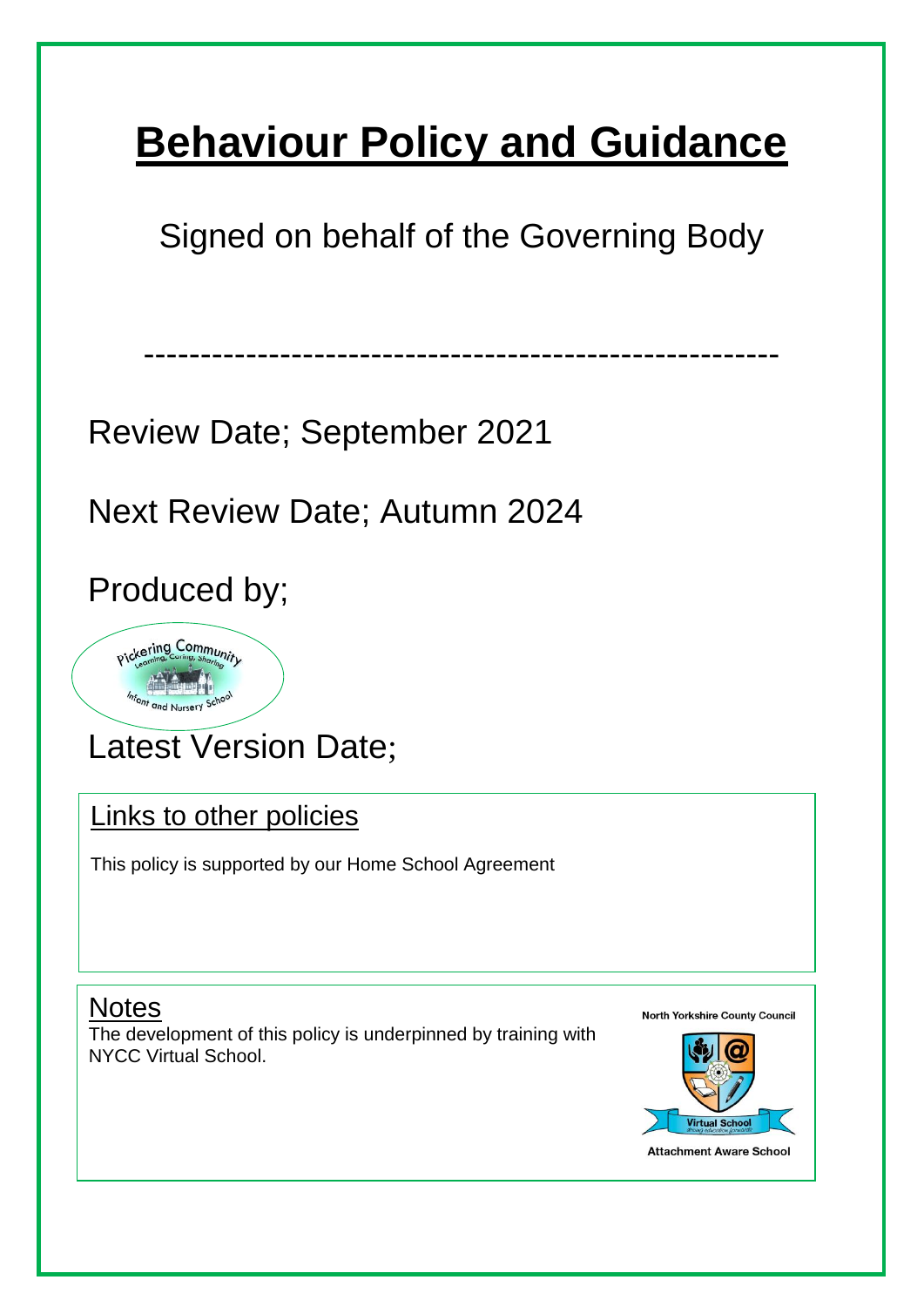# **Philosophy**

The Governing Body and Staff at Pickering Community Infant and Nursery School believe that a safe, calm and positive environment are crucial in supporting our children to develop the behaviour and attitudes that are essential for learning. Our behaviour policy is rooted within our school motto 'Learning, caring, sharing' where we start with developing safe, trusting, respectful and supportive relationships.

Staff and other adults in school model the behaviour and attitudes that we expect towards all staff, children and parents and establish clear routines and expectations. Behaviour that does not meet the expectations should be addressed by establishing the reason for and the consequence of the behaviour, including the impact their actions may have on others. All children and adults will need varying levels of support to do this and our staff will work empathetically with each individual when doing this. The language used and the manner in which we speak to those involved will demonstrate to all involved that behaviour is a way of communicating.

#### **Aims**

- To ensure that there is a consistency of approach by all staff, including a common language for supporting children with their behaviour and regulation.
- To provide clear guidelines to be followed by all adults in school, which reflect our school aims and ethos.
- To take a non-judgemental, curious and empathetic approach towards behaviour, encouraging all adults to respond in a way that focuses on the feelings and emotions that drive certain behaviour, rather than the behaviour itself.
- To teach moral values and social behaviour including empathy, feelings, manners and respect as part of the curriculum.
- To promote and celebrate high standards of behaviour.
- To provide a compassionate learning environment where children feel safe and are respected.
- To recognise that children will usually demonstrate appropriate behaviour if the teaching and learning experiences they have are well matched to their needs. We therefore, work hard to provide learning opportunities that are carefully matched to children's needs.
- To work in partnership with parents and carers including to establish appropriate support for all children.
- To support children in reflecting on the impact of their actions.
- To teach children that meeting expectations of behaviour are important for learning and that not meeting these expectations can have a negative impact on their and other children's learning.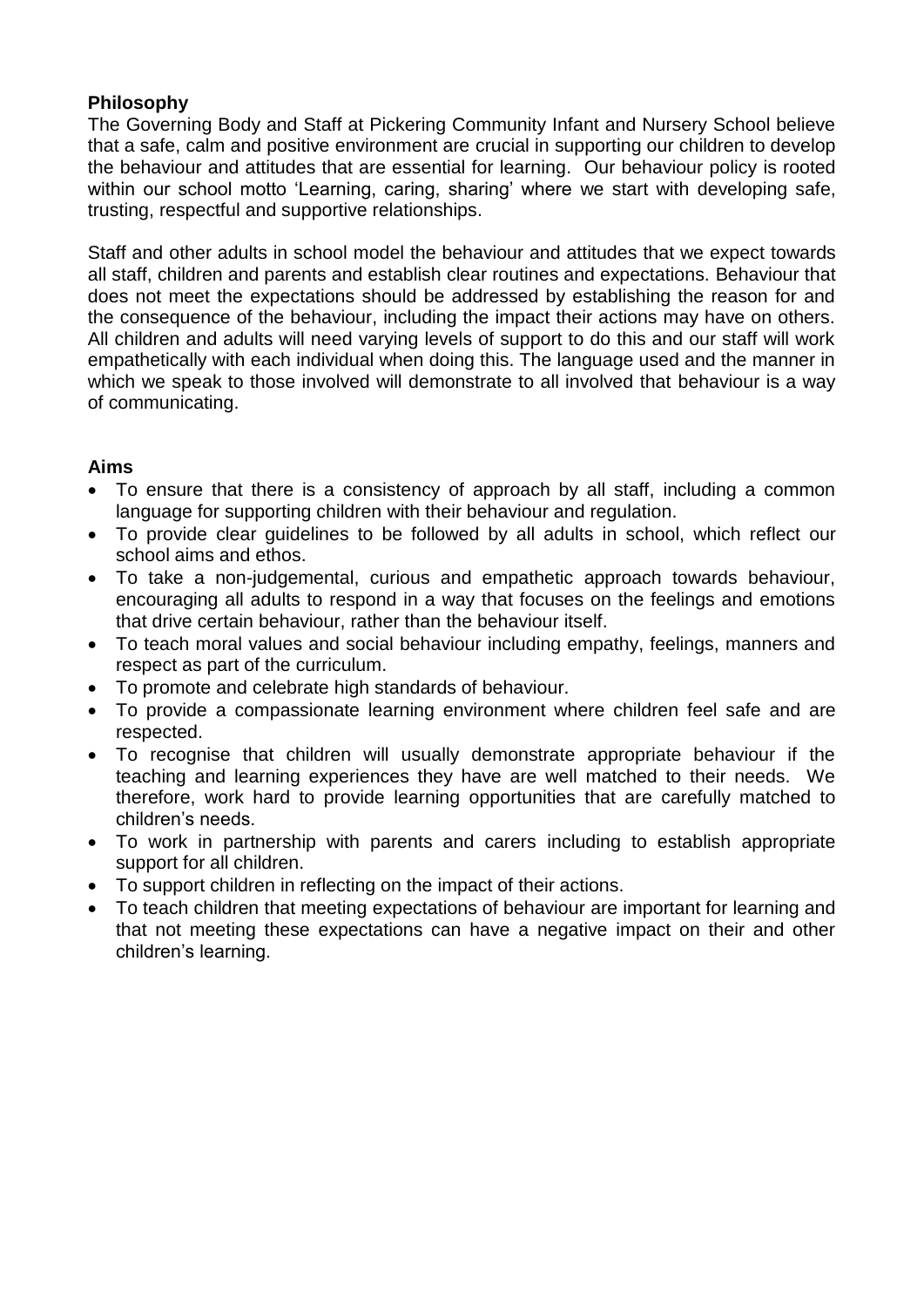# **Expectations**

It is important to have high expectations for our children while recognising some children have specific needs. The following expectations cover all times of the school day and where children are representing the school out of hours or off site. Our motto 'Learning, caring, sharing' is the basis of these expectations, which are;

- ❖ **Be respectful**
- ❖ **Be kind and helpful**
- ❖ **Be the best you**

These expectations are taught to the children at the beginning of every school year and are referred to on a daily basis to support children in understanding the expectations in our school. Developing this understanding is done in a wide range of ways. Whole school assemblies centre around personal values, including resilience, kindness, patience and respect as well as the British values of democracy, individual liberty, mutual respect and tolerance and the rule of law. Our comprehensive PSHCE/PSED curriculum covers a wide range of areas which support understanding relating to behaviour including relationships, emotional health and well-being, healthy lifestyles and citizenship. This includes understanding bullying and cyber bullying. Annual events bring a specific focus to some aspects relating to our expectations including Friendship and Anti-Bullying Week. Our Forest School curriculum supports teaching and learning of key competencies, which focus on self-awareness, self-management and relationships, which also support the five ways to well-being; Connect; Be active; Take notice; Learn; Give.

Clear and consistent routines are taught and embedded in classrooms, around the school and in the wider community.

We work together to support the school community in understanding that being 'fair' is not about everyone getting the same (equality) but it is about everyone getting what they need (equity).



We use an emotion coaching approach to behaviour regulation which encourages children to learn how to manage their own behaviour.

It is everyone's responsibility to challenge and provide support for children where these expectations are not met but equally to comment positively when they are.

#### **Celebrating Meeting Expectations**

From Reception, each class has an eight-step chart to celebrate children meeting behaviour expectations. At the end of the eight steps, children are awarded a certificate, one for each colour of the rainbow. Once the child reaches their blue certificate, they are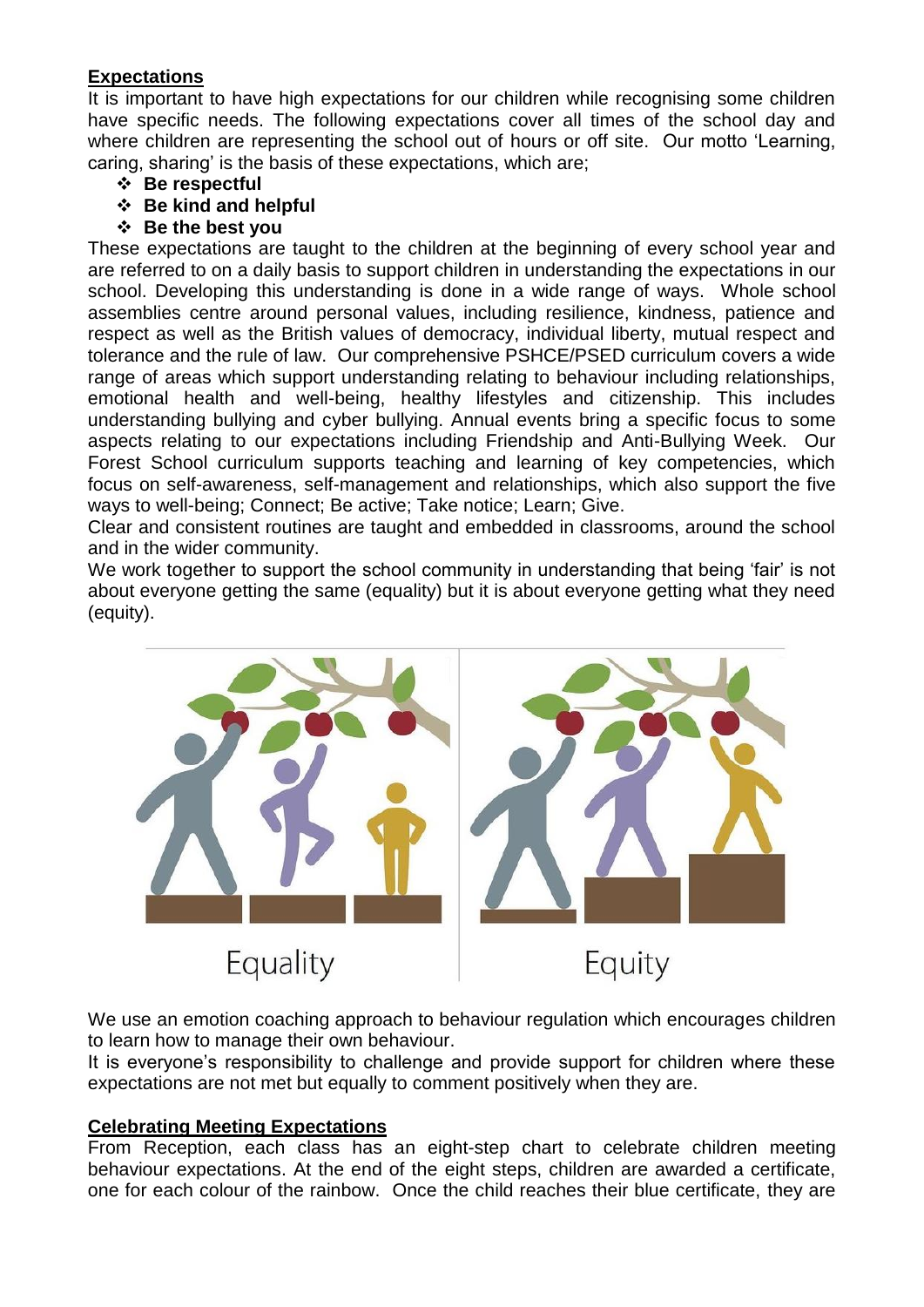also awarded a book along with their certificate which we aim to present during a school assembly. Certificates are presented by;

Red – Class Teacher

Yellow – Head Teacher

Pink – Class Teacher

Green – Head Teacher

Orange – Class Teacher

Purple – Head Teacher Blue – Class Teacher

Rainbow Award Book – Head Teacher

In addition, all class teachers (from Nursery to Year Two) award two certificates to children during weekly celebrations assemblies for specific examples of meeting or making progress towards our behaviour expectations.

All staff use verbal praise, stickers, stampers and class rewards as additional ways of celebrating behaviour.

# **Responses to not meeting expectations**

At times, after using the above approaches and as a result of discussions with those involved in an incident, consequences are appropriate. These should be related and proportionate to the impact of an incident. Examples of this would include;

- where a child has made a mess, they would tidy up;
- where an incident has occurred at playtime, the child may be asked to walk with the member of staff on duty to have some time to calm down and reflect;
- if a child does not engage with their learning in class, they would be asked to complete their learning at a time when they are calmer.
- if a child has hurt another child through their actions, the child would be asked to show that they are sorry in any form including verbally, in writing, through a picture or an action. We equally know that, for some children who have experienced trauma, they may not understand this process as they may have suffered significant harm without any acknowledgment of this or apology for what has happened to them. Therefore, a child will not be forced to apologise but will be supported to understand the purpose of this and will be encouraged to say sorry.

# **The next steps**

- ❖ If a child demonstrates inappropriate behaviour, the member of staff, or other adult, will highlight the behaviour to the child and clarify the expectation with them
- ❖ If a child continues to demonstrate the same inappropriate behaviour, the member of staff, or other adult, will highlight again the behaviour to the child and clarify the expectation with them. They may offer some support by saying, "Are you okay X? Do you need anything?"
- ❖ If a child still continues to demonstrate the same inappropriate behaviour, the member of staff, or other adult, will highlight again the behaviour to the child and clarify the expectation with them. One or more of the following strategies will also be used
	- o Additional adult support
	- $\circ$  Wondering statement "X, I'm wondering if sitting too close to Y is making it difficult for you to concentrate on your work. Come and sit here where I can help you."
	- $\circ$  Redirection "X, please could you go to the office to see if I could have some more xxx."

Where these measures are not effective, and provided that the class teacher or teaching assistant has spent time understanding why the behaviour has occurred, the following steps may be used;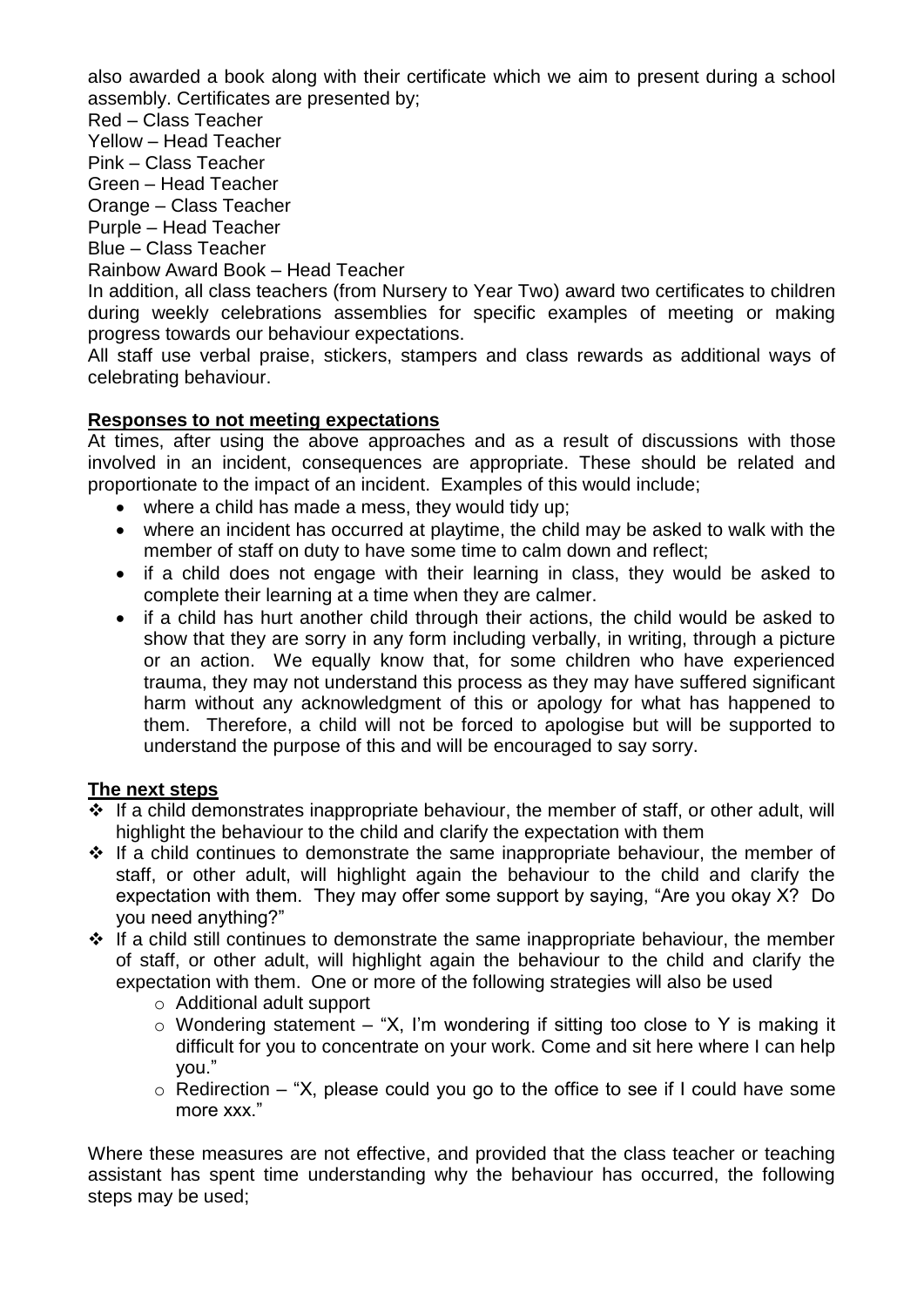- ❖ Time out in an area of the classroom that has been agreed with the child, where possible
- ❖ Time out in another classroom
- ❖ Time out and further discussions about the behaviour with the head teacher

The aim of this is to give children time away from a situation that is increasing stress or anxiety or is heightening other emotions in order to calm. For any children who require additional support to manage their emotions and self-regulate, the area and strategies to support that individual will be included in their support plan. For other children, staff may want to use tasks taught to their classes that support self-regulation.

If a child is requiring significant support in the lesson and the teacher is unable to effectively continue the learning for the class, another adult must be called for and this will usually be a member of SLT.

### **Reflection**

Following instances where children have found managing their behaviour challenging, staff will reflect with them using an emotion coaching approach. We use the following four steps

Step 1: Recognising, empathising, soothing to calm ('I can tell that something has happened. I am here to help.')

Step 2: Normalising, validating the feelings, labelling the feeling and, if possible, locating in the body ('This is what I think is happening, do you agree? For example, When you were shouting and swearing I think that you were feeling angry. Is that right? When I feel angry I feel hot right in the core of my body, like I want to explode. Can you tell me how it feels for you?)

Step 3: Setting limits on behaviour ('We can't continue to do as it is not safe.)

Step 4: Problem-solving with the child ('We can sort this out by  $\cdot$  ' / How do you think this could be resolved?')

For some children, at the time of the instance may not be the most appropriate time. The child may need some time to calm before they can engage with this process. This should take place though as soon after the event as is possible.

#### **Serious Incidents**

Serious or repeated inappropriate behaviours should be reported directly to the Head Teacher, including through a written record on our electronic system CPOMS. A decision about how to deal with this in a way that is appropriate to the individual child and their age and stage of development can then be made. This will include discussions with parents.

#### **Meeting Individual Needs**

Our children are socially and emotionally developing and may not yet have the skills needed to regulate themselves in the classroom or around school like others might. Children may need additional support to recognise how they and others are feeling when they behave in a way not in line with our expectations. All children will be supported to make changes to their behaviours, learn how to regulate themselves and, recognise that all actions have consequences and that they must take responsibility for those actions. A child's Special Educational Need or Disability will be taken into account and children will not be disadvantaged because of this.

In some circumstances, it may be necessary to use individualised measures to support children in developing appropriate behaviours. These arrangements will be made in consultation with classroom staff, parents and the SENDCo and/or Head Teacher. Where appropriate, we make every effort to involve the child in some of the decisions around creating individualised support measures. Additional support will also be discussed between classroom staff, parents and the SENDCo and/or Head Teacher to address any learning, social or emotional needs that are causing the difficulties. Other supportive agencies may also be involved in agreement with all parties.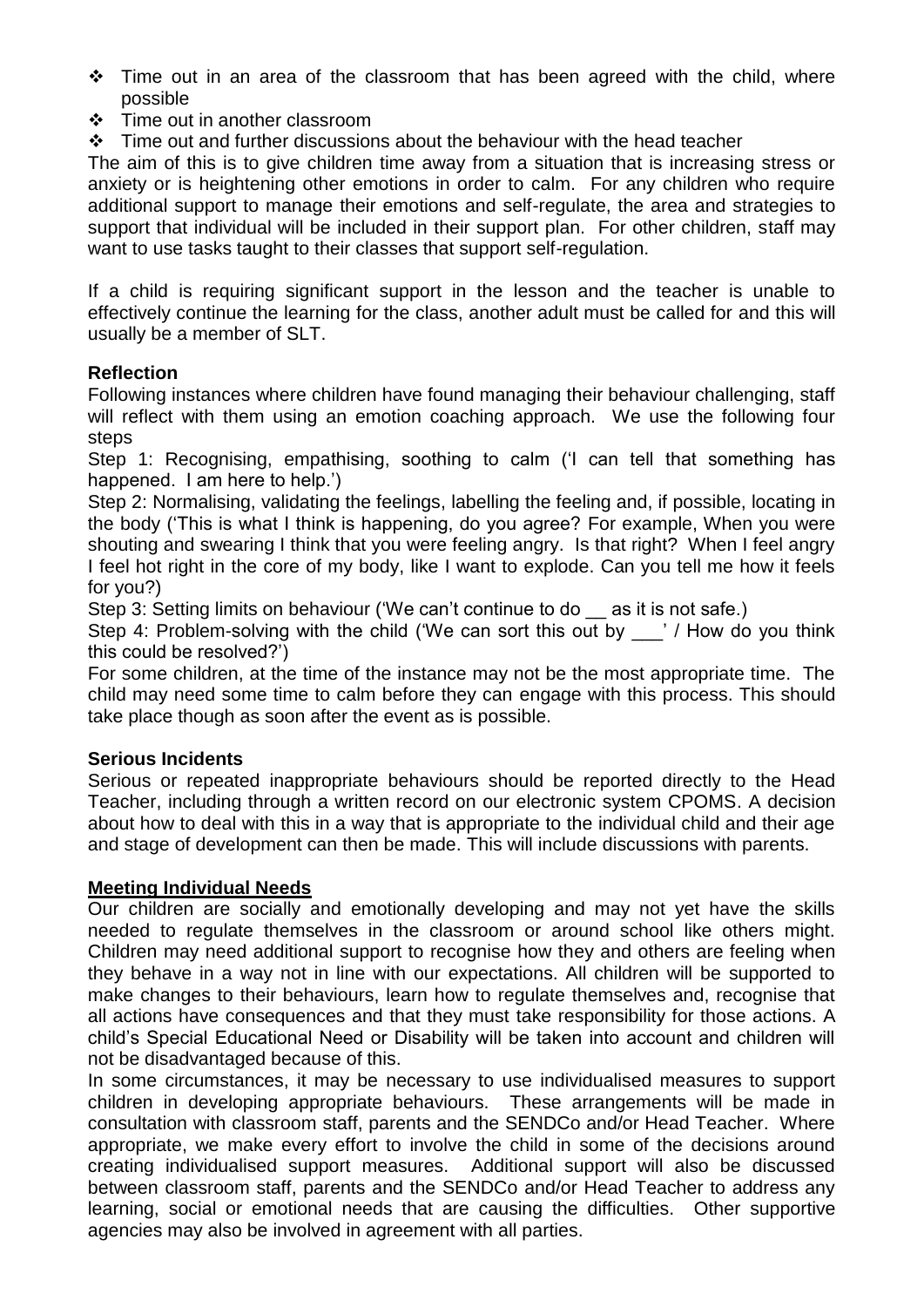#### **Language Guidance**

We know that, 'Thinking of a child as behaving badly disposes you to think of punishment. Thinking of a child as struggling to handle something difficult encourages you to help them through their distress.' The language used in school about behaviour reflects our understanding of this and should always focus on the behaviour and the impact and not the child. This difference is hugely significant and examples of this are shown below. The green text gives a specific example of appropriate language and red text gives a specific example of inappropriate language related to each section explained through the black text. Our aim is to try to avoid using language classed as 'inappropriate language' as much as possible and, instead, use the 'appropriate language' as much as possible.

| <b>Appropriate language</b>                                                                                                                                                                                                                                                                                                                                                                     | <b>Inappropriate language</b>                                                                                                                                                                                                                                                                             |
|-------------------------------------------------------------------------------------------------------------------------------------------------------------------------------------------------------------------------------------------------------------------------------------------------------------------------------------------------------------------------------------------------|-----------------------------------------------------------------------------------------------------------------------------------------------------------------------------------------------------------------------------------------------------------------------------------------------------------|
| Explain the impact of any inappropriate<br>behaviour.<br>Hitting other children is not something that<br>we expect. It hurts and upsets the person<br>who has been hit.                                                                                                                                                                                                                         | Do not label the child in a negative way.<br>Focus on the impact of their behaviour<br>bearing in mind that their behaviour could<br>be an unconscious response, for example,<br>to a situation that is stressful for them.<br><b>Hitting is naughty</b>                                                  |
| Biting is not ok. It will hurt that person.                                                                                                                                                                                                                                                                                                                                                     | You are naughty for biting X                                                                                                                                                                                                                                                                              |
| Where children demonstrate inappropriate behaviour this is a way of communicating with<br>those around them. They may be showing they are distressed and need support, they<br>may also be showing you that they don't understand what they are expected to do. This<br>behaviour is therefore unlikely to be a conscious, pre-meditated choice and we therefore<br>do not use the word choice. |                                                                                                                                                                                                                                                                                                           |
| I want you to think about the behaviour that<br>you are showing and think about what we<br>expect you to do.                                                                                                                                                                                                                                                                                    | You have made the wrong choice by<br>kicking me.<br>I want you to think about the behaviour that<br>you are showing and make the right<br>choice.                                                                                                                                                         |
| positive<br>language<br>Always<br>that<br>use<br>reinforces our expectations.                                                                                                                                                                                                                                                                                                                   | Avoid using the word related to behaviour<br>that you want children to avoid as, if<br>children are struggling to regulate, they<br>may only hear a few (if any) of the words<br>that you are saying. We do not want the<br>one word they hear to be a reinforcement<br>of what we don't want them to do. |
| We expect you to use a gentle voice when<br>talking to others.                                                                                                                                                                                                                                                                                                                                  | Don't shout at your friend.                                                                                                                                                                                                                                                                               |
| We expect you to walk in school to keep<br>yourself and everyone else safe.                                                                                                                                                                                                                                                                                                                     | Don't run in school.                                                                                                                                                                                                                                                                                      |
| Be specific when referring to expectations<br>being met.<br>really proud that you<br>have<br>am<br>remembered to use your quiet voice in the<br>hall when talking to your friends today.                                                                                                                                                                                                        | Avoid highlighting past behaviours which<br>did not meet expectations as this could<br>either shame the child or reinforce negative<br>behaviours.<br>I like the way that you're sitting today. This<br>is much better than when you were<br>swinging on your chair yesterday.                            |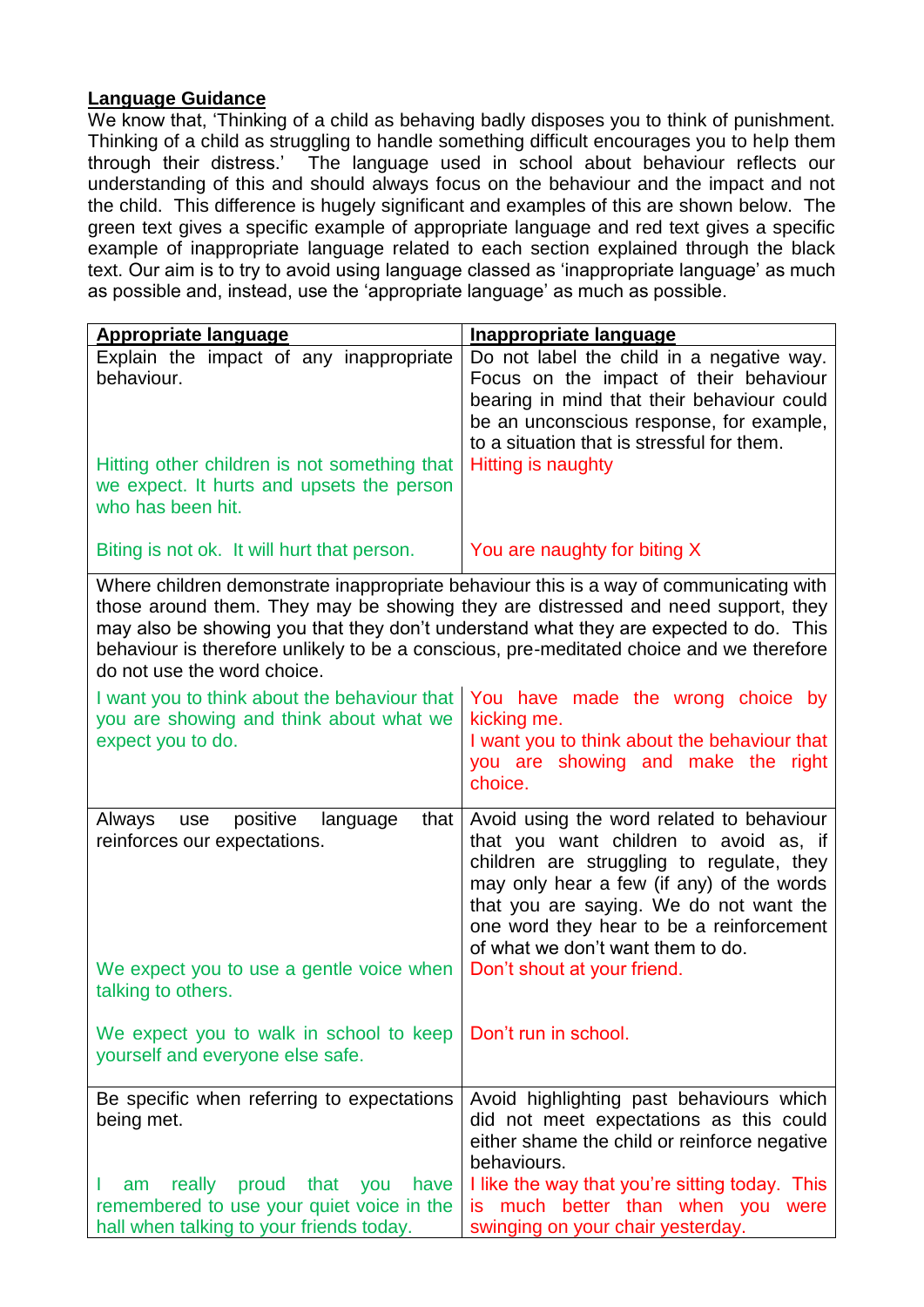| The language used throughout school on a<br>daily basis should consistently and<br>positively reinforce our expectations.<br>We play on the playground where the<br>grown-ups can see you and the playground<br>space is from here all the way along here,<br>round here and up to there.                                                                                                                                                               | The<br>language should<br>avoid<br>creating<br>temptation or challenge<br>We don't play behind the shed and we<br>don't go down this path to the gate. |  |
|---------------------------------------------------------------------------------------------------------------------------------------------------------------------------------------------------------------------------------------------------------------------------------------------------------------------------------------------------------------------------------------------------------------------------------------------------------|--------------------------------------------------------------------------------------------------------------------------------------------------------|--|
| The toaster is warm so I'm going to move it<br>over here so that it's out of the way and no-<br>one will burn their fingers.                                                                                                                                                                                                                                                                                                                            | Don't touch that.                                                                                                                                      |  |
| When reflecting with children at a calm point as soon as possible after an event, children<br>will likely need a lot of modelling and support with this process initially and for our<br>children who are not as aware of their own feelings as their peers. We cannot tell<br>children how they are feeling but can be professionally curious in helping them identify<br>and name their emotions. We also do not put our own emotions onto the child. |                                                                                                                                                        |  |
| When you ran off from the classroom I<br>wonder if you may have been feeling<br>overwhelmed, like things were too much<br>for you to cope with. What do you think?                                                                                                                                                                                                                                                                                      | When you ran off from the classroom you<br>were overwhelmed.                                                                                           |  |
| When you hit me, it hurt and that's not ok.                                                                                                                                                                                                                                                                                                                                                                                                             | When you hit me, I felt sad.                                                                                                                           |  |
| In some circumstances, a child may be struggling to hear and listen to what you are<br>saying. Using reduced and clear language will be necessary.                                                                                                                                                                                                                                                                                                      |                                                                                                                                                        |  |
| Stop followed by their name<br>No followed by their name                                                                                                                                                                                                                                                                                                                                                                                                | Any of the above examples, would not be<br>appropriate initially in this situation.                                                                    |  |

# **Staff**

All staff and adults in school and in the classroom know and care about the children. This is at the heart of maintaining our positive and respectful school culture. Staff and adults model expected behaviour and attitudes towards all staff, children and parents and set clear routines and expectations.

They create an environment where children feel safe because they know that inappropriate behaviours, including bullying, are not accepted and are dealt with quickly, consistently and effectively.

They deliver a well-planned and exciting curriculum which helps to develop positive attitudes to learning. All staff and adults help to motivate children through their own enthusiasm and professional approach.

Staff are encouraged to take time to reflect on their own well-being and responses to stress and, where necessary, to seek help and advice through staff support networks both in and out of school.

Staff are trained to understand that attachment, trauma, loss or separation can have a significant impact on children and know how to offer support or where to find it. They are offered opportunities to consider the effects of stress on development, learning and relationships so that they are better able to recognise and respond to them.

#### **Exclusions**

In rare and extreme cases, the Head Teacher has the authority to exclude a child either for a specific fixed term or permanently, in response to repeated serious breaches of the behaviour policy, for causing a serious injury to someone else on the school site or for repeated behaviour which significantly disrupts their learning and the learning of others.